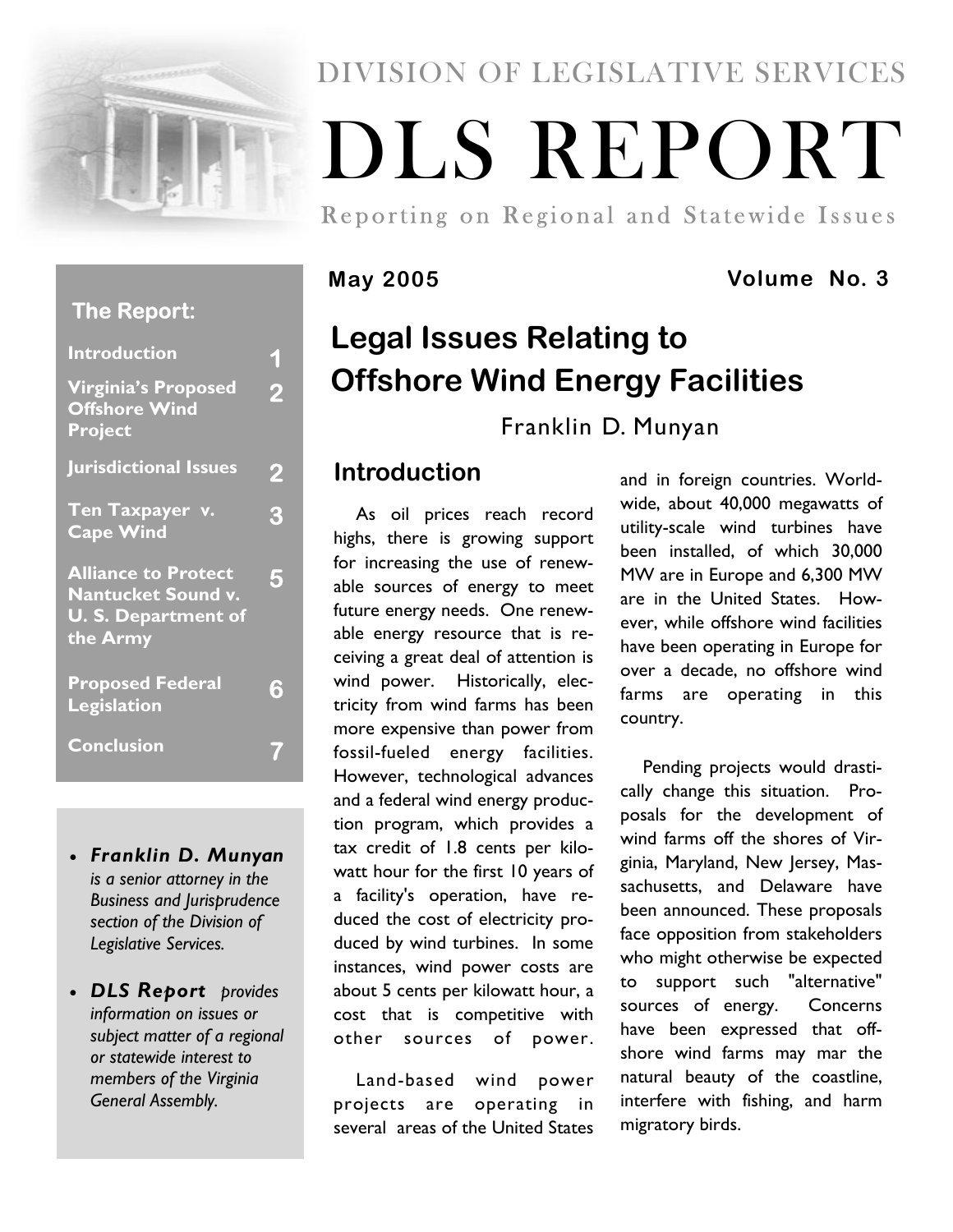*" ... turbines* 

*would be located ...* 

*within sight of the* 

*Chesapeake Bay* 

*Bridge Tunnel and* 

*and Eastern Shore* 

*of Virginia National* 

*Wildlife Refuges. "* 

*the Fishermans Island* 

# **Virginia's Proposed Offshore Wind Project**

In November 2002, New Yorkbased Winergy LLC proposed to build a \$900 million, 975 megawatt wind farm with 271 wind turbines on a 57 square mile site located five miles east of the shore of Accomack County. These plans have since been substantially scaled back. A revised plan, according to Winergy LLC's website, calls for the development of 150 wind turbines at a 25 square mile site off Northampton County. Under Phase 1 of the project, turbines would be located primarily three miles east of Smith Island. Under Phase 2 and Phase 3, turbines would stretch south and east of the Phase 1 turbines, in locations between one and three miles off the coast within sight of the Chesapeake Bay Bridge Tunnel and the Fishermans Island and Eastern Shore of Virginia National Wildlife Refuges. Each of the Danish-built turbines would stand about 400 feet tall.

According to Winergy, this site has wind speeds that make wind power economical, is located near onshore 115 kV transmission lines, is in water sufficiently shallow to allow economical construction, and has no documented record of marine mammal activity.

Winergy's proposed Virginia project may be subject to further reduction. The Department of Environmental Quality's webpage, updated September 13, 2004, reports that the energy producer will ask the Army Corps of Engineers to consider a permit for as few as 10 windmills off

Smith Island at a site between five and 12 miles off the coast.

# **Jurisdictional Issues**

Whether a wind farm will be built off Virginia's Eastern Shore may depend on the resolution of ongoing debates regarding the jurisdiction of federal regulators in the permitting process. While the Bureau of Land Management of the Department of Interior has a program under the Federal Land Policy and Management Act that regulates on-shore wind projects on federal land, no comprehensive federal scheme exists for offshore wind energy development.

The federal government's jurisdiction in the functional areas of U.S. waters varies significantly.

- *Within the first 3 geographic miles of a state's shore, all subsoil and seabed resources are managed by the state, though the Gulf of Mexico coasts of Texas and Florida are state waters extending to 9 geographical miles.*
- *The territorial sea extends from the coast out to a distance of 12 nautical miles; the federal government may claim sovereignty over the air space, water seabed, and subsoil, pursuant to the United Nations Convention on the Law of the Sea (UNCLOS).*
- *The U.S. Contiguous Zone extends beyond the territorial sea to 24 nautical miles from the coast; in this zone a coastal nation may regulate to protect its territorial sea and to enforce its customs, fiscal, immigration and sanitary laws.*
- *The Exclusive Economic Zone (EEZ) extends 200 nautical miles from the coast.*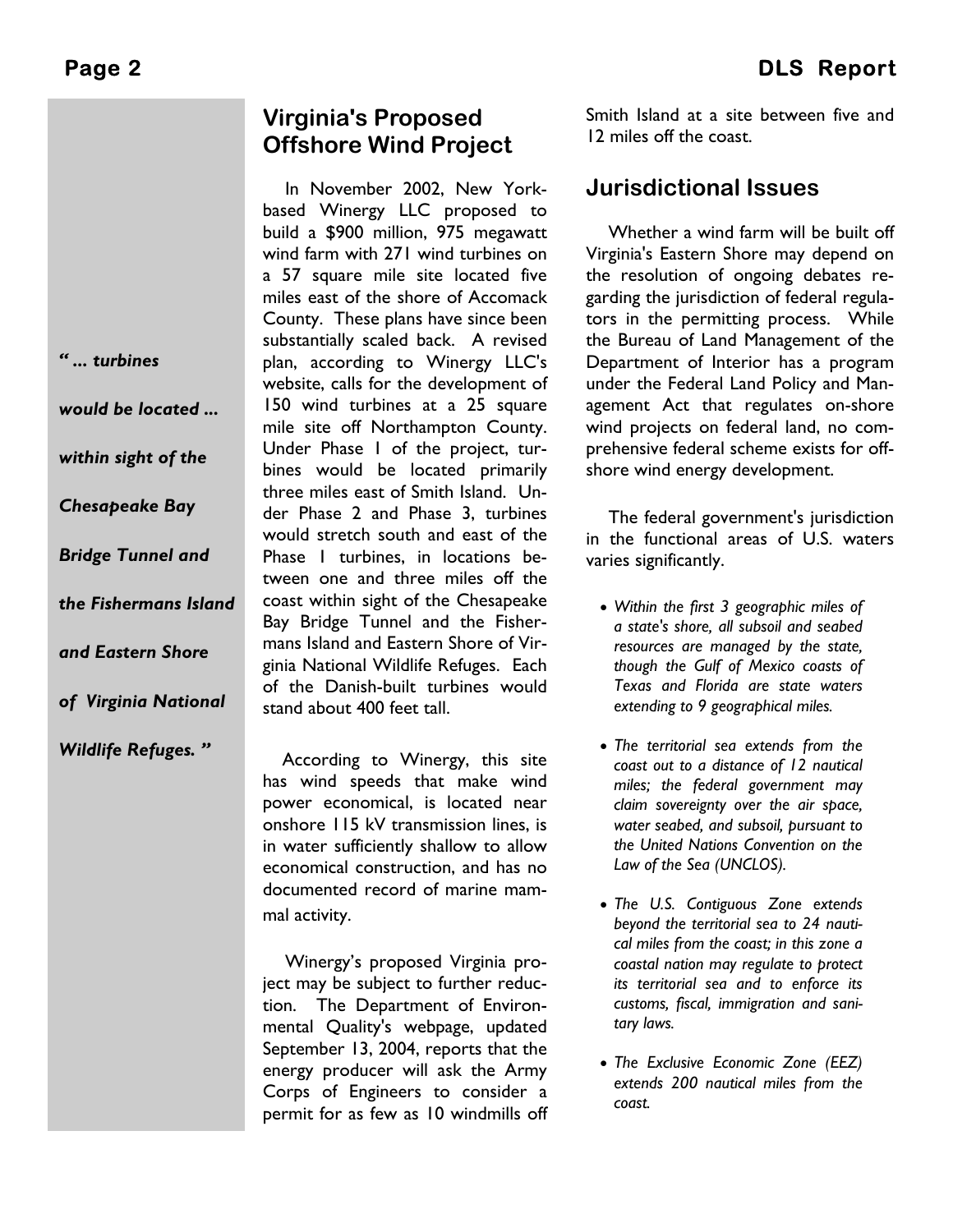- *The Outer Continental Shelf (OCS) is defined as the submerged lands that stretch seaward of the three mile boundary, a distance of 200 nautical miles, though it is extended if the coastal margin is geologically defined as extending beyond the 200 nautical mile limit.*
- *Beyond the OCS, the seabed is considered to be in international waters.*

The Army Corps of Engineers has undertaken a leading role in the federal permitting process under the Rivers and Harbors Act as amended by the Outer Continental Shelf Lands Act (OCSLA), 43 U.S.C. § 1331 et seq., on the theory that the Corps has the power to regulate obstructions to navigation within the navigable waters of the United States. Under the Rivers and Harbors Act, navigable waters extend three miles seaward from the coast and, under limited circumstances, on the outer Continental Shelf. The Congressional Research Service has reported that some have argued that the Corps' assertion of jurisdiction is an overly broad interpretation of its statutory authority in the absence of federal legislation explicitly addressing the permitting of offshore wind energy facilities.

Federal jurisdiction in coastal areas vis-à-vis the states is controlled by the Submerged Lands Act (SLA) of 1953, 43 U.S.C. §§ 1301-1303, 1311-1315, which gives coastal states title to submerged land within three geographical miles from the coast, recognizing the three-mile line as the official boundary of a coastal state. The SLA's granting of title to the seabed within this area to the states is subject to federal regulation for commerce, navigation, national defense, and international affairs. If a wind farm is sited within three miles of the coast in state waters, state laws and regulations would apply; but if the facility is sited further out to sea, the jurisdiction of the state is substantially limited.

## **Ten Taxpayer v. Cape Wind**

The issue of whether or not a wind power project sited more than three miles from shore is subject to state regulation was addressed by the First Circuit Court of Appeals in *Ten Taxpayer Citizens Group v. Cape Wind Associates*, 373 F. 3d 183 (2004), cert. denied, 2005 U.S. LEXIS 804 (Jan. 24, 2005). In October 2002, plaintiffs filed suit in state court to prevent Cape Wind Associates from erecting a 197 foot scientific measurement device station (SMDS) in Nantucket Sound, on grounds that Cape Wind had failed to obtain the necessary permits under state law. Cape Wind removed the action to federal court, which dismissed the complaint. *Ten Taxpayer Citizens Group v. Cape Wind Associates*, 278 F. Supp. 2d 98 (D. Mass. 2003). On appeal, the First Circuit affirmed the district court's holding in the case implicating "the complex and rather obscure body of law that divides regulatory authority over Nantucket Sound between the state and federal governments." 373 F. 3d at 187.

Cape Wind has proposed a 130 turbine windmill farm in Nantucket Sound more than three miles offshore of Cape Cod in Horseshoe Shoals, an area that is almost completely enclosed by Massachusetts' territorial waters. As a preliminary step, Cape Wind obtained a permit for

| "If a wind            |
|-----------------------|
| farm is sited within  |
| three miles of the    |
| coast state laws      |
| and regulations       |
| would apply; but if   |
| the facility is sited |
| further out           |
| jurisdiction          |
| of the states is      |
| substantially         |
| limited."             |
|                       |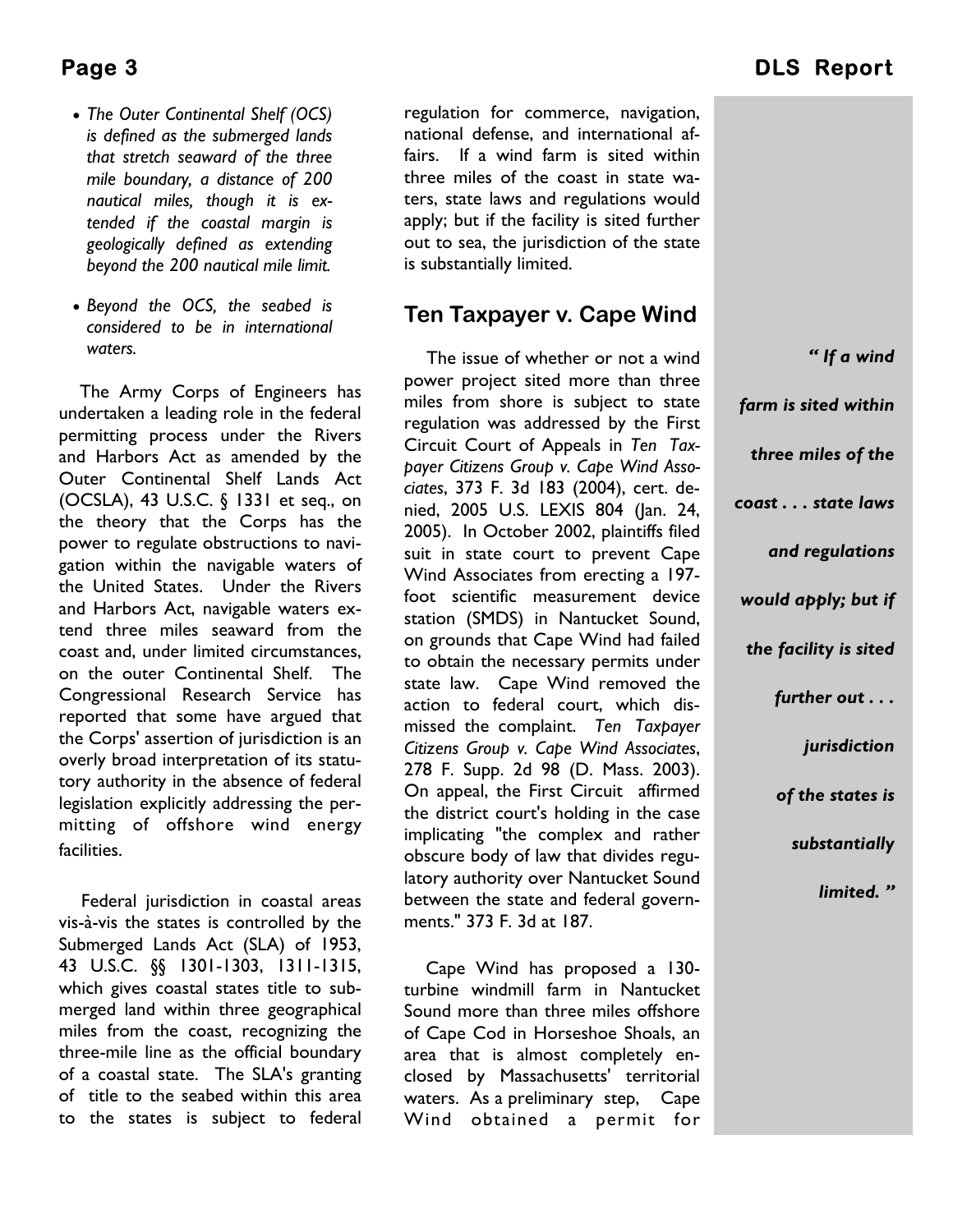*" ... even if a* 

*state law would* 

*require a permit for the* 

*SMDS, such* 

*a law would be* 

*inconsistent with* 

*applicable* 

*federal law ... ''* 

construction of the SMDS tower from the Army Corps of Engineers under § 10 of the Rivers and Harbors Act of 1899, 33 U.S.C. § 401 et seq. Ten Taxpayer acknowledged that, because the site is more than three miles from shore, the federal government has jurisdiction over the SMDS site. However, the appellants contended that Massachusetts also has jurisdiction and that Cape Wind could not build the SMDS without state regulatory approval, because Congress has specifically ceded to the state the power to regulate activities affecting fishing in Nantucket Sound.

In its decision, the circuit court observed that the U.S. Supreme Court has "emphatically implemented its view that the United States has paramount rights to the seabed beyond the three-mile limit." 373 F. 3d at 189, quoting *U.S. v. Maine*, 420 U.S. 515, 526 (1975). The fact that in 1984 Congress enacted legislation declaring that all of Nantucket Sound is within the "jurisdiction and authority" of Massachusetts for purposes the Magnuson-Stevens Fishery Conservation and Management Act, 16 U.S.C. § 1801 et seq., did not give the state jurisdiction over the construction and operation of the SMDS. In holding that the plaintiff's claims arise under federal law, and thus that removal of the case from state court to federal court was proper, the First Circuit held that Congress, through the OCSLA, has explicitly incorporated state law on the outer Continental Shelf as federal law. As a result, the state's statutes and regulations are, by federal statute, treated as federal

law to the extent they apply to the site.

The federal district court had based its decision on the rationale that the Magnuson-Stevens Act did not grant to Massachusetts complete sovereign authority over the pocket of federal waters in Nantucket Sound, but rather only gave the state authority to establish consistent fishing regulations throughout the Sound. The First Circuit reached the same result under a different theory, which may have broader applicability to other cases involving jurisdiction over off-shore projects. The circuit court first decided that the state laws that might regulate structures in tidal waters do not apply, by their own terms, to activities at the SMDS site. The circuit court then ruled that, even if a state law would require a permit for the SMDS site, such a law would be inconsistent with applicable federal law and thus not applicable as surrogate federal law. The court held:

In our view, the OCSLA leaves no room for states to require licenses or permits for the operation of structures on the seabed of the outer Continental Shelf. Congress retained for the federal government the exclusive power to authorize or prohibit specific uses of the seabed beyond three miles from the shore. If adopted and enforced on the Outer Continental Shelf, [the state statutes], which require the approval of state agencies prior to construction, would effectively grant state governments a veto power over the disposition of the national seabed.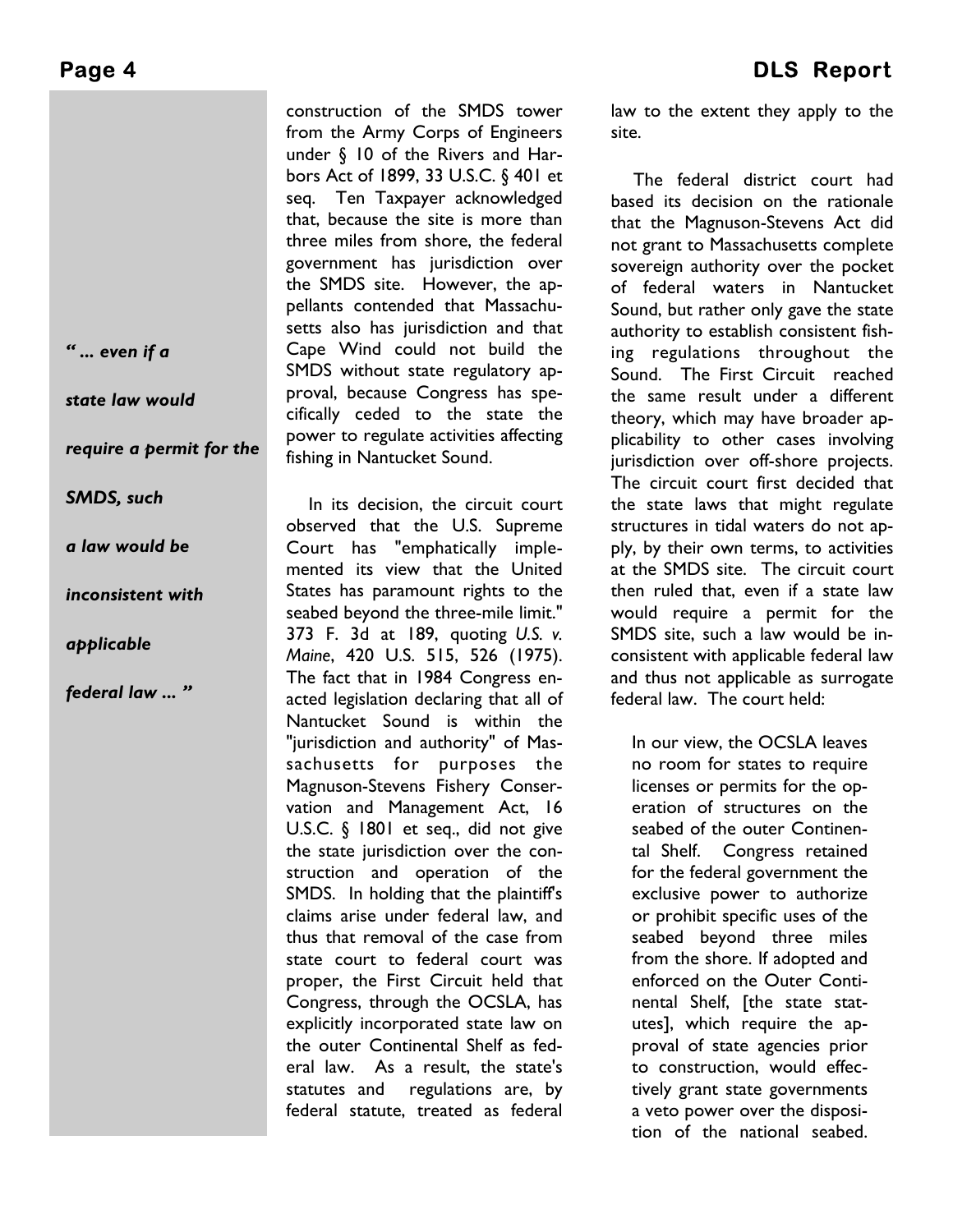That result is fundamentally inconsistent with the OCSLA. 373 F. 3d at 196-197 (citations omitted).

# **Alliance to Protect Nantucket Sound v. United States Department of the Army**

While the *Ten Taxpayer* decision addressed the applicability of state permitting requirements beyond the three-mile limit, it did not decide the issue of the jurisdiction of the Corps of Engineers to permit offshore wind energy projects. In a second case arising from the legal wrangling over Cape Wind's construction of the SMDS site in Nantucket Sound, the First Circuit held that Congress intended to give the Corps jurisdiction to issue a permit for projects that impact the navigability of United States waters under Section 10 of the River and Harbors Act of 1899. *Alliance to Protect Nantucket Sound v. Department of the Army*, 398 F. 3d 105 (1st Cir. 2005), No. 03-2604 (February 16, 2005).

The court's decision turned on an interpretation of a provision of the OCSLA that extended the Corps' § 10 regulatory authority "to prevent obstruction to navigation in the navigable waters of the United States . . . to artificial islands, installations, and other devices referred to in subsection (a) of this section." These include "all artificial islands, and all installations and other devices permanently or temporarily attached to the seabed, *which may* be erected thereon for the purpose of exploring

for, developing, or producing resources therefrom, or any such installation or other device (other than a ship or vessel) for the purpose of transporting such resources." 43 U.S.C. § 1333 (2004) (emphasis added).

The appellants argued that the statute restricts the Corps' permitting authority on the OCS to structures related to the extraction of mineral resources, and thus the Corps lacked authority to grant a permit for construction of Cape Wind's SMDS tower. The Corps countered that its authority extends to all artificial islands, installations, and other devices located on the seabed, to the seaward limit of the OCS. The district court had agreed with the Corps in its finding that the "which may be" clause in 43 U.S.C. § 1333 (a) is not restrictive, and means that the Corps' jurisdiction extends to all structures on the outer continental shelf, including, but not limited to, those that may be used to explore for, develop, or produce resources. *Alliance to Protect Nantucket Sound, Inc. v. United States Dep't of the Army*, 288 F. Supp. 2d 64, 75 (D. Mass. 2003).

The First Circuit agreed with the appellants that the statutory text is ambiguous, and that it is not apparent whether the reference to subsection (a) that was inserted into subsection (e) of 43 U.S.C. § 1333 in 1978 refers to "all artificial islands, and all installations and other devices permanently or temporarily attached to the seabed," or only to all such installations used to explore, develop or produce resources.

# **Page 5** DLS Report

*" The court resolved the ambiguity by relying on a legislative history that 'reveals, with exceptional clarity, Congress's intent that Section 10 authority under OCSLA not be restricted to structures related to mineral extraction.' ''*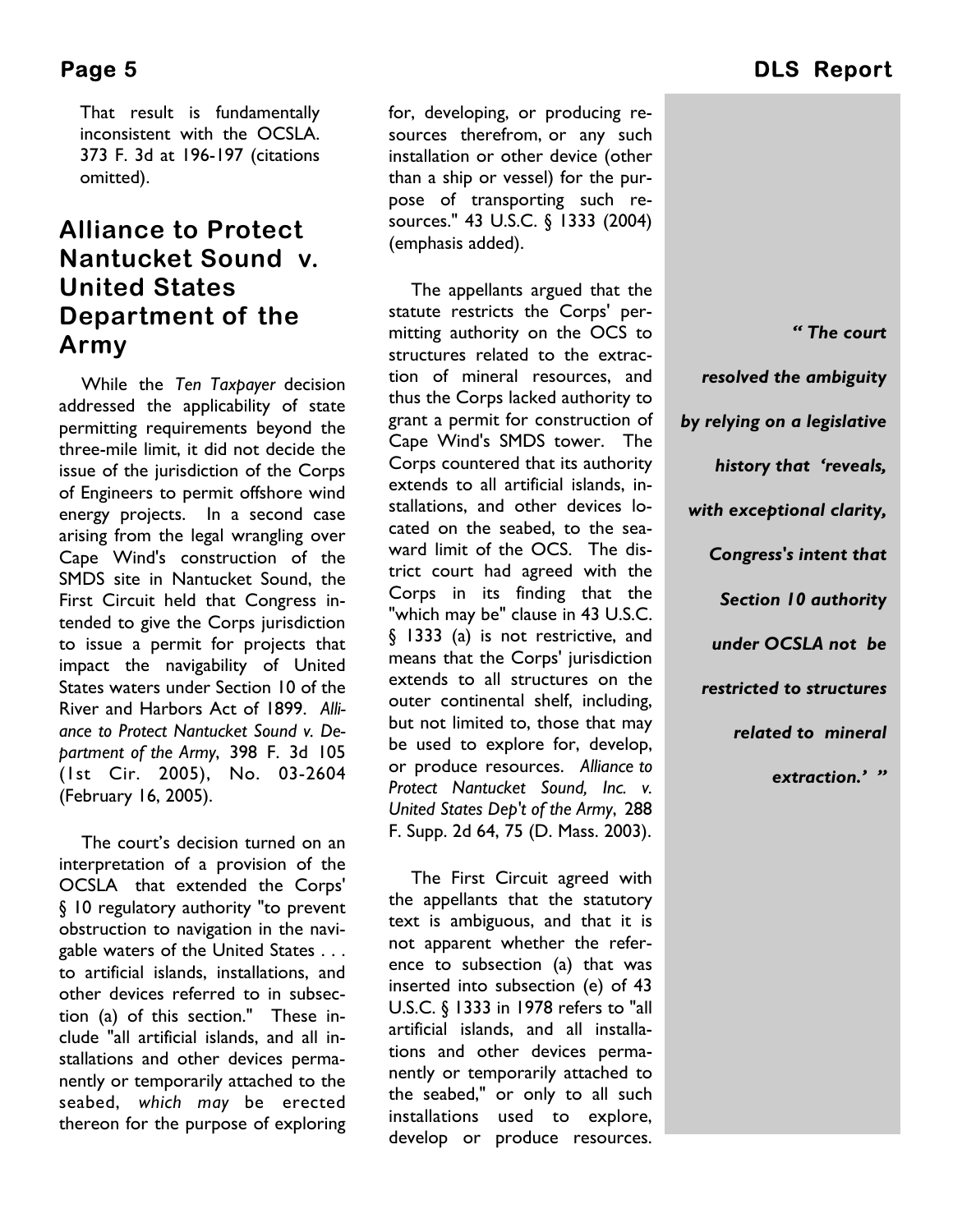*" the court* 

*specifically reserved Judgment on the issue of 'whether Congressional authorization is necessary for the construction of Cape Wind's proposed wind energy plant … which is not at issue in the present action.' ''* 

The court resolved the ambiguity by relying on a legislative history that "reveals, with exceptional clarity, Congress's intent that Section 10 authority under OCSLA not be restricted to structures related to mineral extraction." *Id.* at 8. Congress' conference report on the 1978 amendments to the OCSLA states that "[t]he existing authority of the Corps. . . applies to all artificial islands and fixed structures on the [OCS], whether or not they are erected for the purpose of exploring for, developing, removing, and transporting resources therefrom." *Id.* at 11, quoting H.R. Conf. Rep. No. 95-1474 at 82 (1978).

The First Circuit also dismissed the appellants' claim that the Corps violated the Administrative Process Act by issuing a permit based on Cape Wind's affirmation that it possessed a property interest in the seabed on which the SMDS was to be erected. The court agreed with appellants that there exists no mechanism by which a private entity can obtain a license to construct towers on the federal outer continental shelf, and noted:

Whether, and under what circumstances, additional authorization is necessary before a developer infringes on the federal government's rights in the OCS is a thorny issue, one that is unnecessary to delve into in the instant case. *Id.* at 18.

Moreover, the court found that, because the SMDS tower is a temporary, simple structure that will provide data to be shared with the public, it "involves no real

# Page 6 **DLS Report**

infringement on federal interests in the OCS lands." *Id.* Although the alleged infringement of federal property interests was found to be "entirely hypothetical in this case," the court specifically reserved judgment on the issue of "whether Congressional authorization is necessary for the construction of Cape Wind's proposed wind energy plant, a structure vastly larger in scale, complexity, and duration, which is not at issue in the present action." *Id.* at 19.

# **Proposed Federal Legislation**

Legislation has been introduced in Congress that may address the ambiguities in the permitting process for off-shore wind power projects identified by the First Circuit. H.R. 793, introduced in February 2003 by Rep. Barbara Cubin (R-WY), would amend the OCSLA to authorize the Secretary of the Interior to grant easements on the outer continental shelf for wind energy and other nonoil and -gas related energy projects, and to require payment for the easements. The bill would give jurisdiction over the permitting of renewable energy projects on the Outer Continental Shelf to the Interior's Minerals Management Service. Competing legislation proposed by Rep. William Delahunt (D-MA) would give jurisdiction over permitting of Outer Continental Shelf projects to the Commerce Department's National Oceanic and Atmospheric Administration.

In October 2004, Senator John W. Warner (R-VA) proposed an amendment to the Defense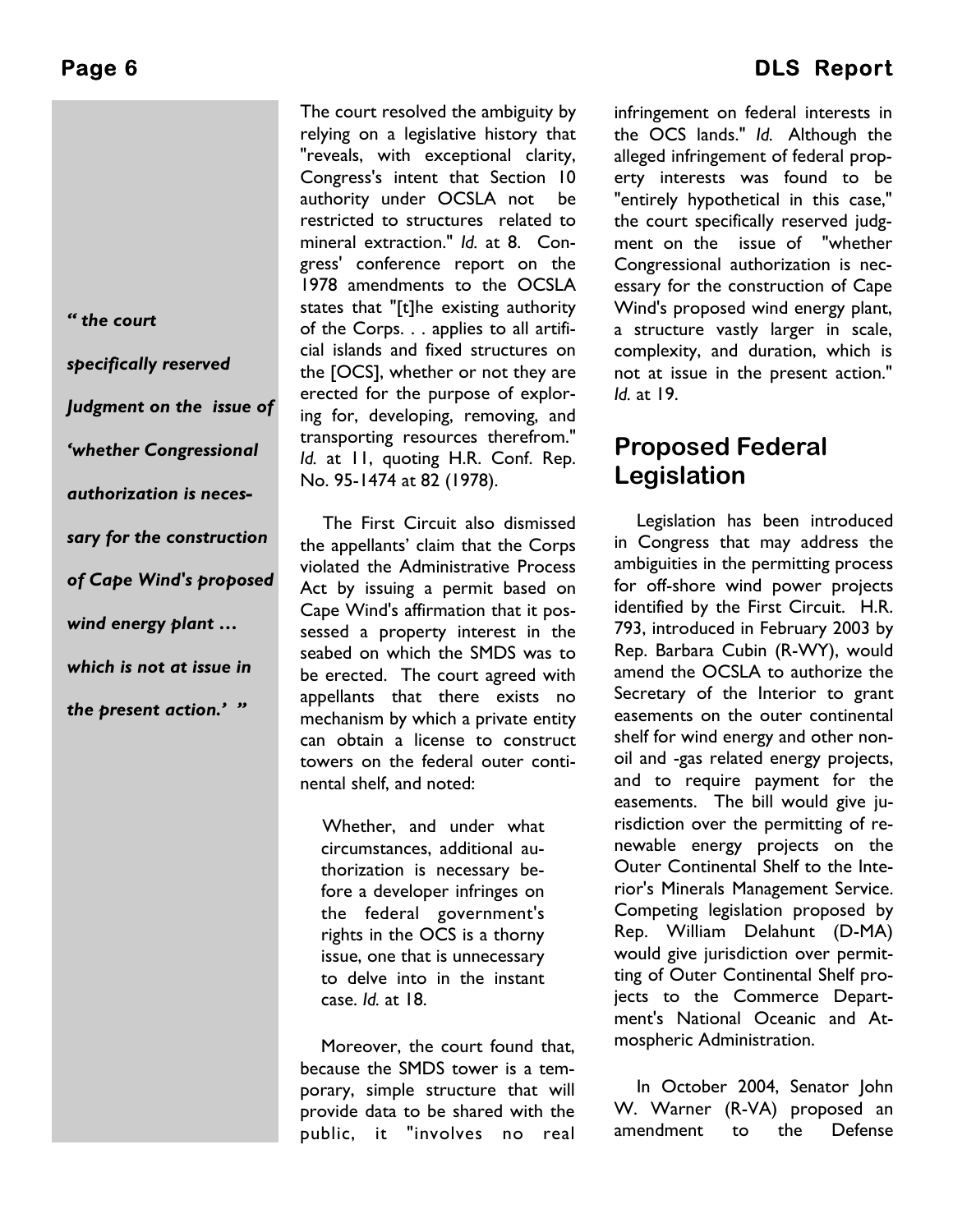Authorization Bill. The amendment would have prohibited the Secretary of the Army from processing or otherwise acting on any application, including pending applications, for any wind energy project to be located on the OCS until Congress provides to the Federal Government express authorization, including authorization to establish requirements for competitive bidding; compensation to the United States for any land use rights granted; and promulgation of environmental and other standards to govern authorization of grant interests in land of the OCS for use for wind energy projects. Senator Warner's amendment was not included in the final version of the bill.

States may also weigh in on these issues. In New Jersey, acting Governor Richard J. Codey has ordered a freeze on proposals for offshore windmills for 15 months while a panel studies whether the towers would hurt the state's tourism industry or have other adverse effects.

# **Conclusion**

While the First Circuit's recent decisions in *Ten Taxpayer* and *Alliance to Protect Nantucket Sound* resolve some questions regarding the process of obtaining approval to locate off-shore wind energy plants, important questions remain. Perhaps the biggest unresolved issue is whether a developer must obtain an easement or other right to develop a site on the outer Continental Shelf for a wind power project, and, if so, how it may be acquired. The lack of clear federal rules may be the biggest barrier to the development of wind energy projects in this country.

# **Sources:**

"Wind Tax Credit Breezes Through Congress," Utility Point Issue Alert (September 24, 2004).

Elizabeth A. Ransom, "Wind Power Development on the United States Outer Continental Shelf: Balancing Efficient Development and Environmental Risks in the Shadow of the OCSLA," 31 Boston College Environmental Affairs Law Review 465 (2004).

"Firm wants to plant wind farm," The Virginian-Pilot, November 8, 2002.

Editorial, "Clean Green Energy from the Eastern Shore," The Virginian-Pilot, July 18, 2003.

"Wind Farms off the Eastern Shore?", Virginia Business, January 2003.

Aaron Flynn, "Wind Energy: Offshore Permitting," Congressional Research Service Report, November 1, 2004.

# **Page 7** DLS Report

*" The lack of* 

*clear federal rules* 

*may be the biggest* 

*barrier to the* 

*development of* 

 *wind energy* 

 *projects in this* 

 *country. "*